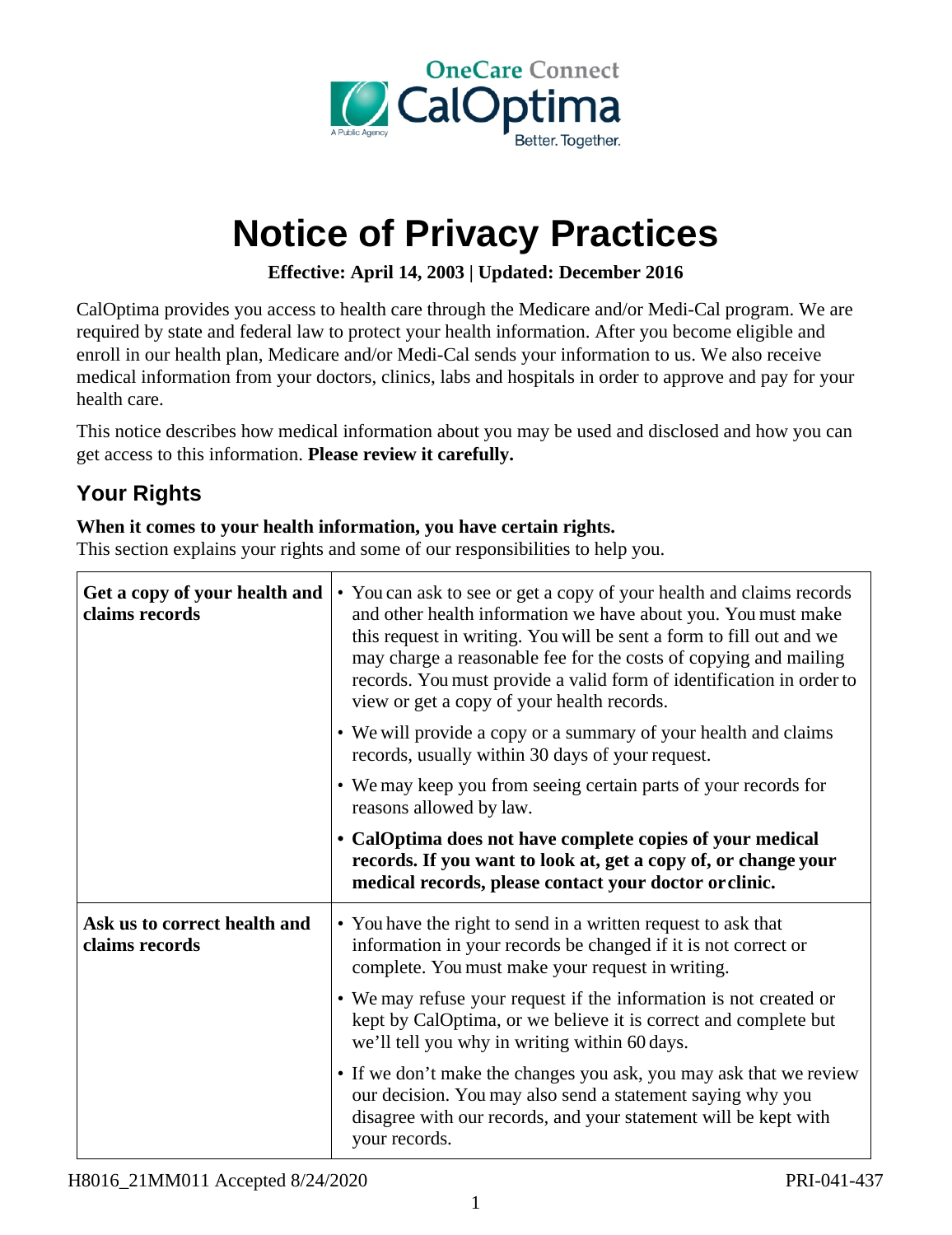| <b>Request confidential</b><br>communications                | • You can ask us to contact you in a specific way (for example, home<br>or office phone) or to send mail to a different address.<br>• We will consider all reasonable requests and must say "yes" if you<br>tell us you would be in danger if we do not.                                                                                                                                                                                                                     |
|--------------------------------------------------------------|------------------------------------------------------------------------------------------------------------------------------------------------------------------------------------------------------------------------------------------------------------------------------------------------------------------------------------------------------------------------------------------------------------------------------------------------------------------------------|
| Ask us to limit what we use<br>or share                      | • You can ask us <b>not</b> to use or share certain health information for<br>treatment, payment, or our operations.<br>• We are not required to agree to your request, and we may say "no"<br>if it would affect your care.                                                                                                                                                                                                                                                 |
| Get a list of those with<br>whom we've shared<br>information | • You can ask for a list (accounting) of the times we've shared your<br>health information for six years prior to the date you ask.<br>• You have the right to request a list (accounting) of what<br>information was shared, who it was shared with, when it was<br>shared and why.<br>• We will include all the disclosures except for those about<br>treatment, payment, and health care operations, and certain other<br>disclosures (such as any you asked us to make). |
| Get a copy of this<br>privacy notice                         | • You can ask for a paper copy of this notice at any time, even if you<br>have agreed to receive the notice electronically. We will provide<br>you with a paper copy promptly.<br>• You can also find this notice on our website at www.caloptima.org.                                                                                                                                                                                                                       |
| <b>Choose someone to act</b><br>for you                      | • If you have given someone medical power of attorney or if<br>someone is your legal guardian, that person can exercise your<br>rights and make choices about your health information.<br>• We will make sure the person has this authority and can act for you<br>before we take any action.                                                                                                                                                                                |
| File a complaint if you<br>feel your rights are<br>violated  | • You can complain if you feel we have violated your rights by<br>contacting us using the information in this notice.<br>• We will not retaliate against you for filing a complaint.                                                                                                                                                                                                                                                                                         |
| <b>Self-pay restriction</b>                                  | • If you pay the whole bill for a service, you can ask your doctor not<br>to share the information about that service with us. If you or your<br>provider submits a claim to CalOptima, we do not have to agree to<br>a restriction. If a law requires the disclosure, CalOptima does not<br>have to agree to your restriction.                                                                                                                                              |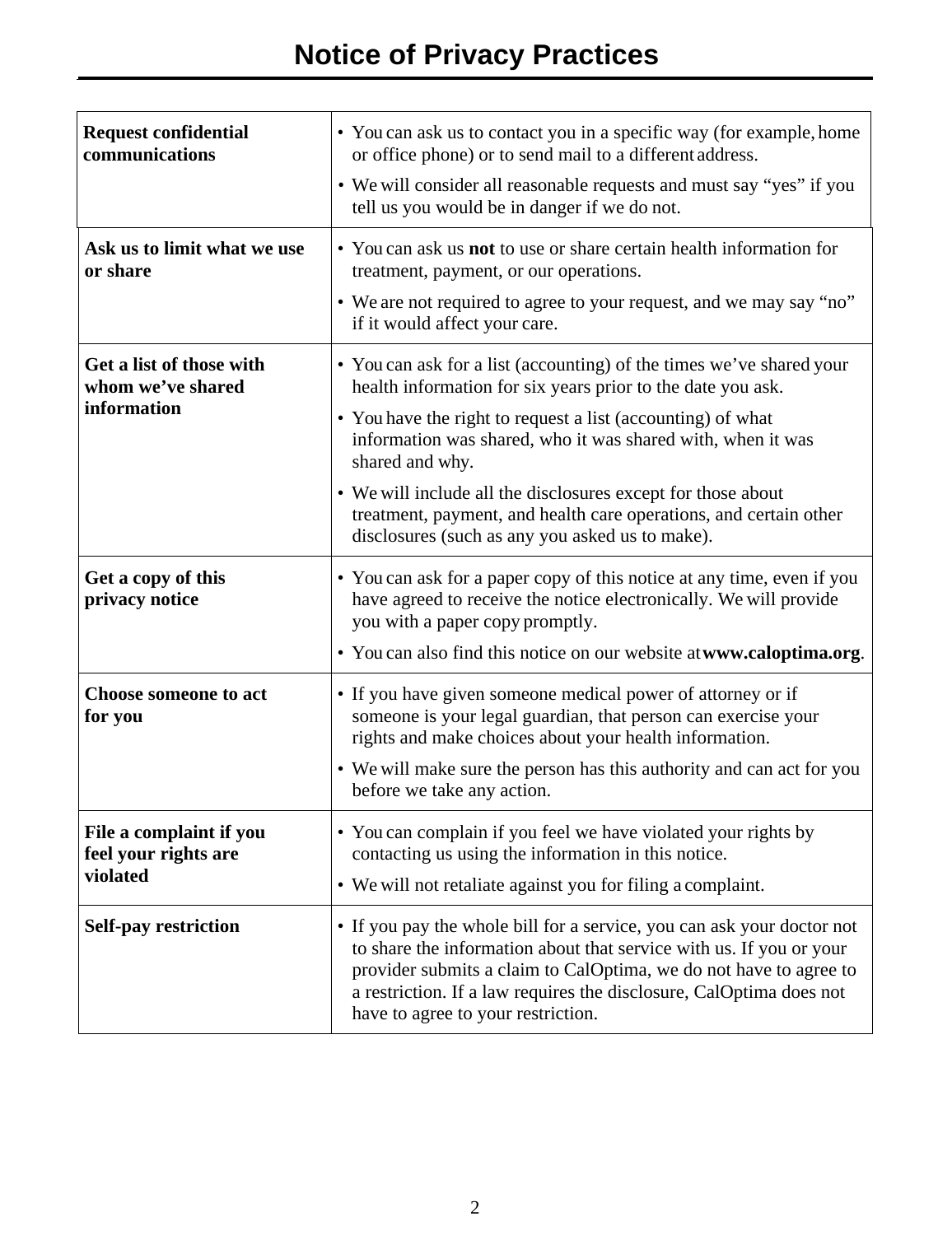#### **For certain health information, you can tell us your choices about what we share.**

If you have a clear preference for how we share your information in the situations described below, please contact us. In most cases, if we use or disclose your PHI outside of treatment, payment or operations, we must get your **written** permission first. If you give us your permission, you may take it back in writing at any time. We can't take back what we used or shared when we had your written permission, but we will stop using or sharing your PHI in the future.

| In these cases, you have both                                                                      | • Share information with your family, close friends, or others                                                                                                                                                                                  |
|----------------------------------------------------------------------------------------------------|-------------------------------------------------------------------------------------------------------------------------------------------------------------------------------------------------------------------------------------------------|
| the right and choice to tell us                                                                    | involved in payment for your care                                                                                                                                                                                                               |
| to:                                                                                                | • Share information in a disaster relief situation                                                                                                                                                                                              |
| In these cases we <i>never</i> share<br>your information unless you<br>give us written permission: | • Psychotherapy Notes: We must obtain your authorization for any<br>use or disclosure of psychotherapy notes except to carry out certain<br>treatment, payment or health care operations.<br>• Marketing purposes<br>• Sale of your information |

### **Our Uses and Disclosures**

Your information may be used or shared by CalOptima only for a reason directly connected to Medicare and/or Medi-Cal program. The information we use and share includes, but is not limited to:

| Help manage the health care<br>treatment you receive | • We can use your health<br>information and share it with<br>professionals who are treating you.                                                                                                                                                 | <b>Example:</b> A doctor sends<br>us information about your<br>diagnosis and treatment<br>plan so we can arrange<br>additional services.                                                             |
|------------------------------------------------------|--------------------------------------------------------------------------------------------------------------------------------------------------------------------------------------------------------------------------------------------------|------------------------------------------------------------------------------------------------------------------------------------------------------------------------------------------------------|
| <b>Run our organization</b>                          | • We can use and disclose your<br>information to run our organization<br>and contact you when necessary.<br>• We are not allowed to use genetic<br>information to decide whether<br>we will give you coverage and<br>the price of that coverage. | <b>Example:</b> We use health<br>information about you to<br>develop better services for<br>you.                                                                                                     |
| Pay for your health services                         | • We can use and disclose your<br>health information as we pay<br>for your health services.                                                                                                                                                      | <b>Example:</b> We share<br>information with the doctors,<br>clinics and others who bill us<br>for your care. We may also<br>forward bills to other health<br>plans or organizations for<br>payment. |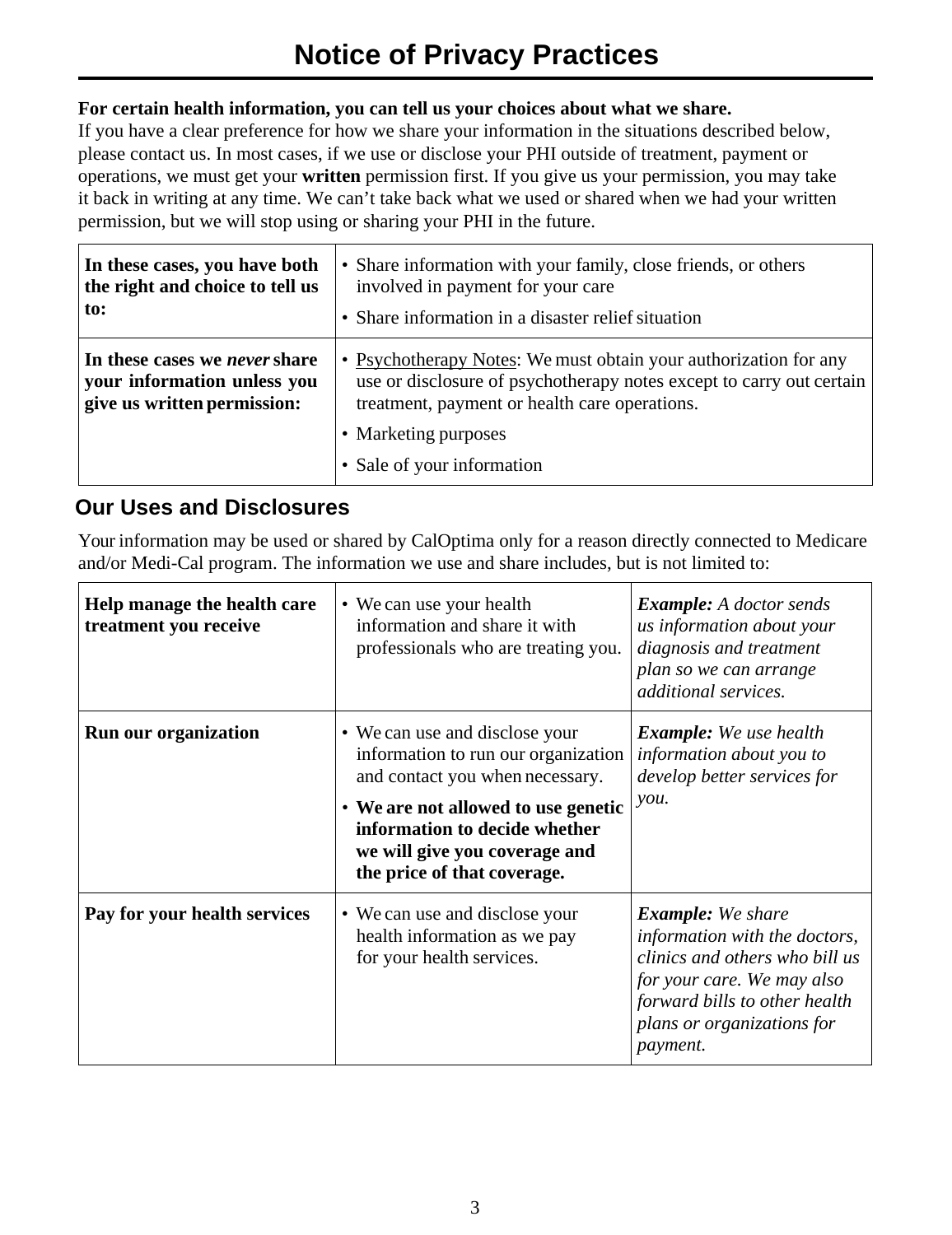## **Notice of Privacy Practices**

| Administer your plan | • We may disclose your health<br>information to the Department of<br>Healthcare Services (DHCS) and/<br>or the Centers for Medicare &<br>Medicaid Services (CMS) for plan<br>administration. | <b>Example: DHCS contracts</b><br>with us to provide a health<br>plan, and we provide DHCS<br>with certain statistics. |
|----------------------|----------------------------------------------------------------------------------------------------------------------------------------------------------------------------------------------|------------------------------------------------------------------------------------------------------------------------|
|----------------------|----------------------------------------------------------------------------------------------------------------------------------------------------------------------------------------------|------------------------------------------------------------------------------------------------------------------------|

## **How else can we use or share your health information?**

We are allowed or required to share your information in other ways – usually in ways that contribute to the public good, such as public health and research. We have to meet many conditions in the law before we can share your information for these purposes.

| Help with public health and<br>safety issues                                                                | We can share health information about you for certain situations<br>such as:<br>• Preventing disease<br>• Helping with product recalls<br>• Reporting adverse reactions to medications<br>• Reporting suspected abuse, neglect, or domestic violence<br>• Preventing or reducing a serious threat to anyone's health or safety                       |
|-------------------------------------------------------------------------------------------------------------|------------------------------------------------------------------------------------------------------------------------------------------------------------------------------------------------------------------------------------------------------------------------------------------------------------------------------------------------------|
| Comply with the law                                                                                         | • We will share information about you if state or federal laws require<br>it, including with the Department of Health and Human Services if<br>it wants to see that we're complying with federal privacy law.                                                                                                                                        |
| Respond to organ and tissue<br>donation requests and work<br>with a medical examiner or<br>funeral director | • We can share health information about you with organ<br>procurement organizations.<br>• We can share health information with a coroner, medical examiner,<br>or funeral director when an individual dies.                                                                                                                                          |
| <b>Address workers'</b><br>compensation, law<br>enforcement, and other<br>government requests               | We can use or share health information about you:<br>• For workers' compensation claims<br>• For law enforcement purposes or with a law enforcement official<br>• With health oversight agencies for activities authorized by law<br>• For special government functions such as military, national<br>security, and presidential protective services |
| <b>Respond to lawsuits and legal</b><br>actions                                                             | • We can share health information about you in response to a court<br>or administrative order, or in response to a subpoena.                                                                                                                                                                                                                         |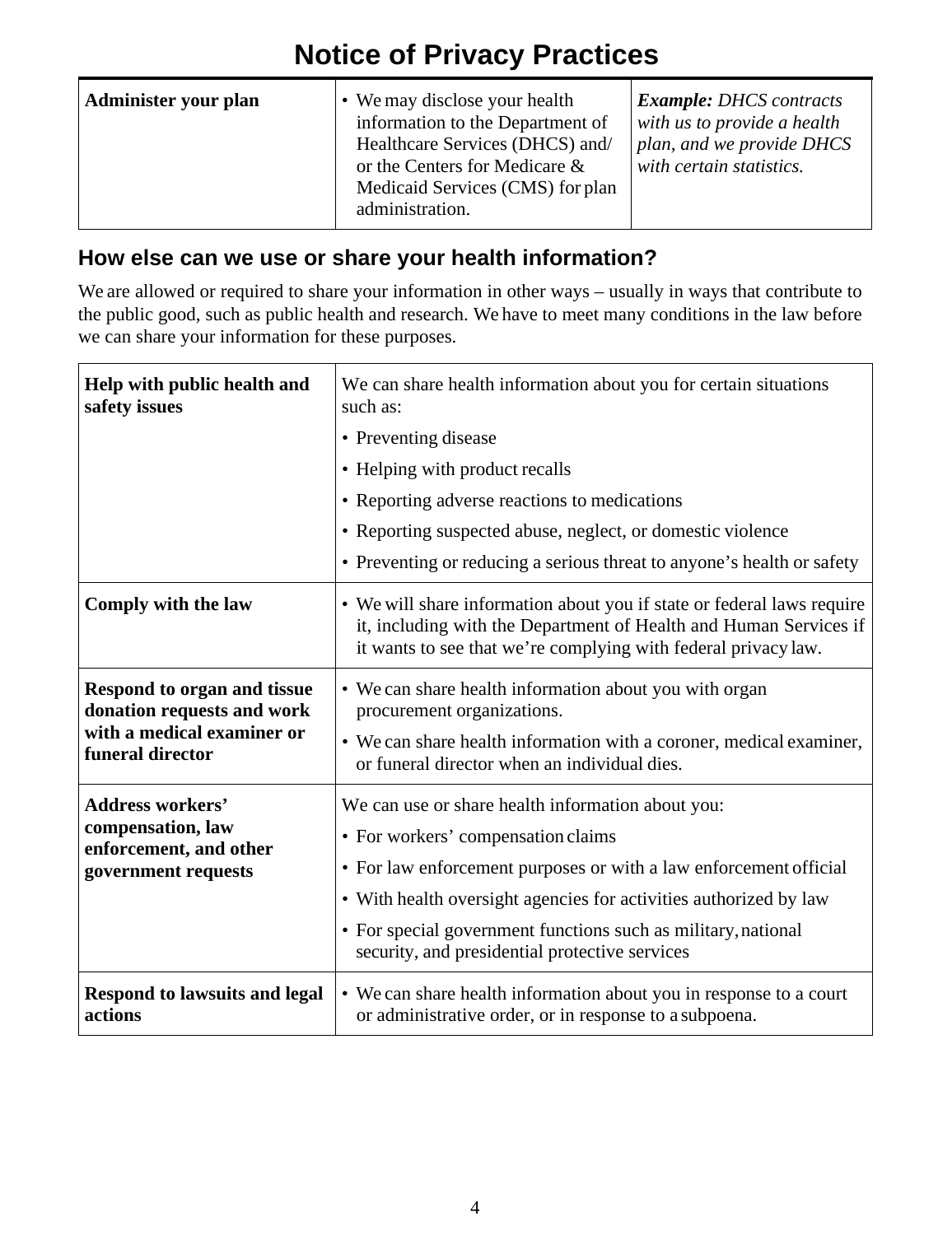## **Notice of Privacy Practices**

| <b>Comply with special laws</b> | • There are special laws that protect some types of health<br>information such as mental health services, treatment for substance<br>use disorders, and HIV/AIDS testing and treatment. We will obey<br>these laws when they are stricter than this notice. |
|---------------------------------|-------------------------------------------------------------------------------------------------------------------------------------------------------------------------------------------------------------------------------------------------------------|
|                                 | • There are also laws that limit our use and disclosure to reasons<br>directly connected to the administration of CalOptima's healthcare<br>programs.                                                                                                       |

## **Our Responsibilities**

- We are required by law to maintain the privacy and security of your protected health information.
- We will let you know promptly if a breach occurs that may have compromised the privacy or security of your information.
- We must follow the duties and privacy practices described in this notice and give you a copy of it.
- We will not use or share your information other than as described here unless you tell us we can in writing. If you tell us we can, you may change your mind at any time. Let us know in writing if you change your mind.

## **Changes to the Terms of This Notice**

CalOptima reserves the right to change its privacy notice and the ways we keep your PHI safe. If that happens, we will update the notice and notify you. We will also post the updated notice on our website.

## **How to Contact us to Use Your Rights**

If you want to use any of the privacy rights explained in this notice, please write us at:

**Privacy Officer** CalOptima 505 City Parkway West Orange, CA 92868 **1-888-587-8088**

Or call CalOptima's Customer Service Department at: **1-714-246-8500**

Toll-free at **1-888-587-8088** TTY: **711**

If you believe that we have not protected your privacy and wish to file a complaint or grievance, you may write or call CalOptima at the address and phone number above. You may also contact the agencies below:

#### **California Department of Health Care Services**

Privacy Officer C/O: Office of HIPAA Compliance Department of Health Care Services P.O. Box 997413, MS 4722 Sacramento, CA 95899-7413 Email: [privacyofficer@dhcs.ca.gov](mailto:privacyofficer@dhcs.ca.gov) Phone: 1-916-445-4646 Fax: 1-916-440-7680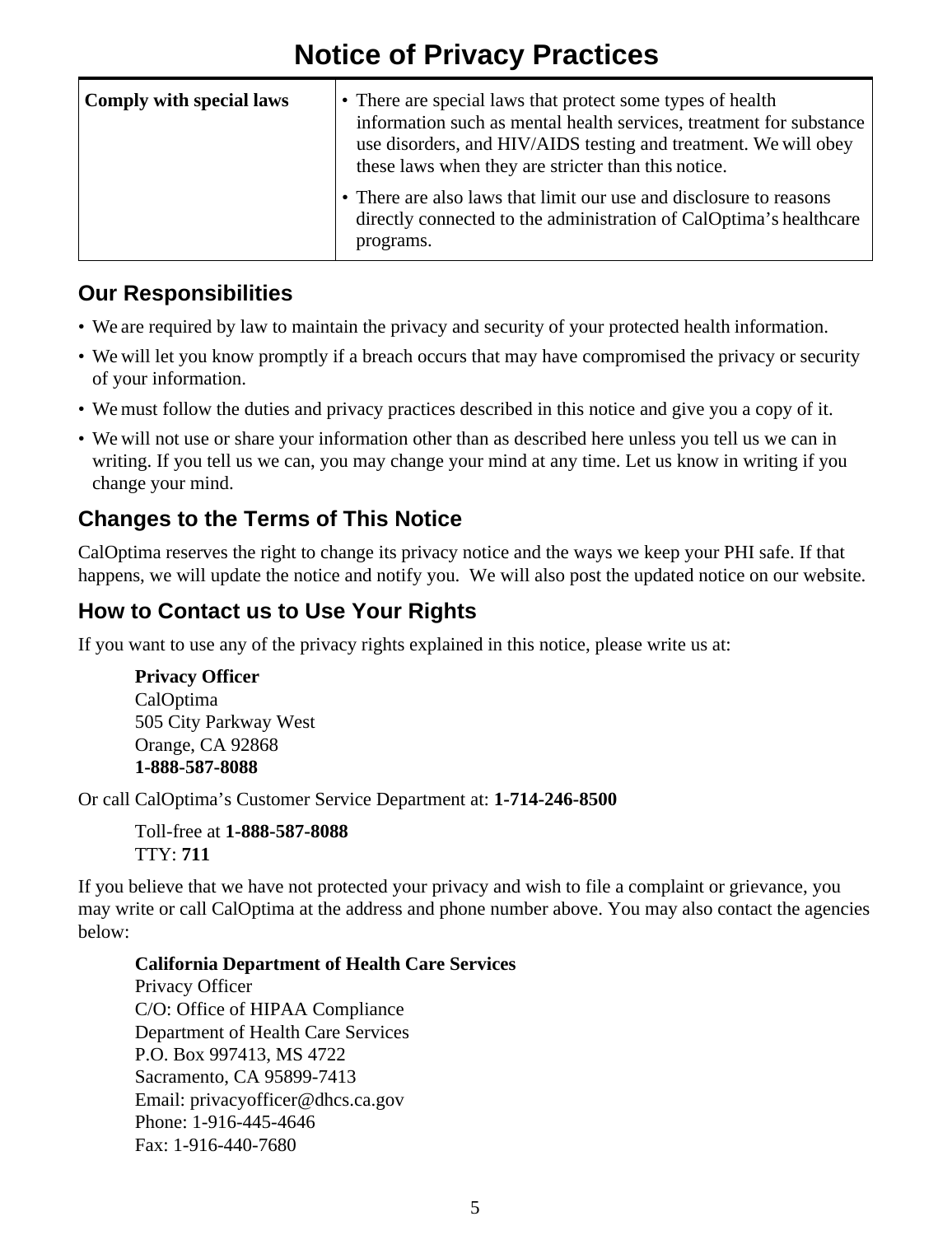#### **U.S. Dept. of Health and Human Services**

Office for Civil Rights Regional Manager 90 7th Street, Suite 4-100 San Francisco, CA 94103 Email: [OCRComplaint@hhs.gov](mailto:OCRComplaint@hhs.gov) Phone: 1-800-368-1019 Fax: 1-415-437-8329 TTY: 1-800-537-7697

### **Use Your Rights Without Fear**

CalOptima cannot take away your health care benefits nor do anything to hurt you in any way if you choose to file a complaint or use any of the privacy rights in this notice.

This notice applies to all of CalOptima's health care programs.

OneCare Connect Cal MediConnect Plan (Medicare-Medicaid Plan) is a health plan that contracts with both Medicare and Medi-Cal to provide benefits of both programs to enrollees. OneCare Connect complies with applicable Federal civil rights laws and does not discriminate on the basis of race, color, national origin, age, disability, or sex. Contact OneCare Connect Customer Service toll-free at **1-855-705-8823** (TTY **711**), 24 hours a day, 7 days a week.

**English:** ATTENTION: If you speak a language other than English, language assistance services, free of charge, are available to you. Call **1-855-705-8823** (TTY **711**), 24 hours a day, 7 days a week. This call is free.

**Spanish:** ATENCIÓN: Si habla español, tiene a su disposición servicios gratuitos de asistencia lingüística. Llame al **1-855-705-8823** (TTY **711**), las 24 horas al día, los 7 días de la semana. Esta llamada es gratuita..

**Chinese:** 注意:如果您使用繁體中文,您可以免費獲得語言援助服務。請致電 **1-855-705-8823** (TTY **711**). 一周7天, 一天24小時。 此通電話免費。

**Vietnamese:** CHÚ Ý: Nếu bạn nói Tiếng Việt, có các dịch vụ hỗ trợ ngôn ngữ miễn phí dành cho bạn. Gọi số **1-855-705-8823** (TTY **711**), 24 giờ một ngày, 7 ngày một tuần. Cuộc gọi này hoàn toàn miễn phí.

**Tagalog:** PAUNAWA: Kung nagsasalita ka ng Tagalog, maaari kang gumamit ng mga serbisyo ng tulong sa wika nang walang bayad. Tumawag sa **1-855-705-8823** (TTY **711**), 24 oras sa isang araw, 7 araw sa isang linggo. Libre ang tawag na ito.

**Korean:** 주의: 한국어를 사용하시는 경우, 언어 지원 서비스를 무료로 이용하실 수 있습니다. 주 7 일, 하루 24 시간 운영되는 **1-855-705-8823** (TTY **711**) 번으로 전화해 주십시오. 통화는 무료입니다.

**Armenian:** ՈՒՇԱԴՐՈՒԹՅՈՒՆ՝ Եթե խոսում եք հայերեն, ապա ձեզ անվճար կարող են տրամադրվել լեզվական աջակցության ծառայություններ: Զանգահարեք **1-855-705-8823** (TTY (հեռատիպ)՝ **711**):